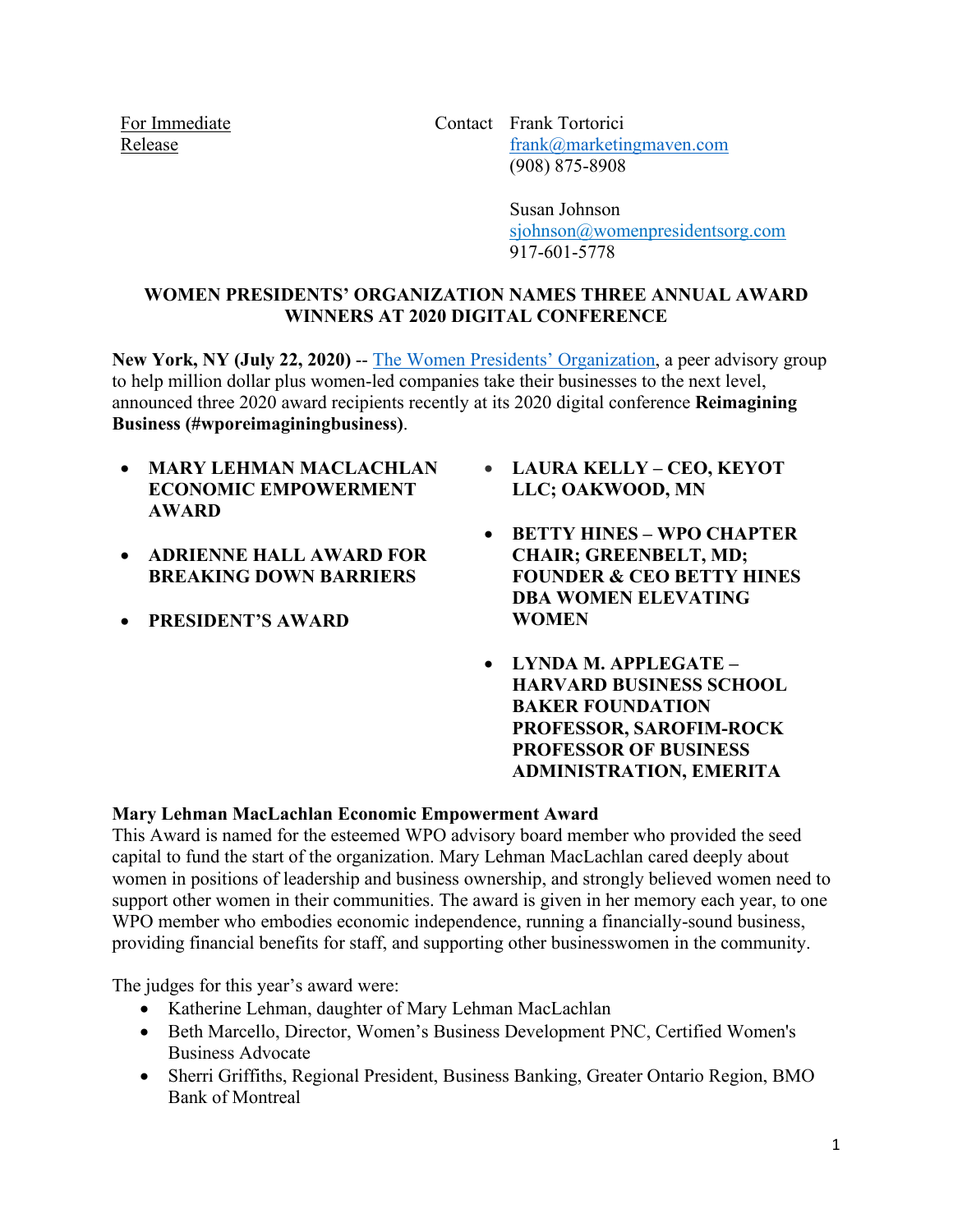This year's award winner **Laura Kelly, CEO, [Keyot LLC](https://www.keyot.com/)** in Oakwood MN, runs a profitable company, with a gross profit of 30% and a net income of 11% in 2019. Members of her backoffice team earn competitive salaries and may participate in bonus or commission plans. The company offers full health and dental benefits, profit sharing and a 401K plan with a company match.

A WPO member for the past eight years, she has joined the Platinum VI chapter, in which members have average annual revenues of \$47 million. In her spare time, she mentors young women through nonprofit organizations -- such as Dress for Success Twin Cities and YWCA Twin Cities. She encourages them to pursue careers they may have not thought possible -- in information technology, operations and project management -- challenging them to package themselves and their ideas in the most professional way possible, so prospective employers will take them seriously.

### **Adrienne Hall Award for Breaking Down Barriers**

This award goes to a member, Chapter Chair, organization, or sponsor – any stakeholder who has gone out of the way to collaborate with the WPO, and to forge alliances that have proven helpful to the organization. Esteemed WPO Board Chair Adrienne Hall started the first women-owned advertising company in the United States. A strong advocate for women's rights, Adrienne contributed to the success and growth of the WPO by making connections that still enable the organization to provide superior programming and continued expansion.

This year's award winner **Betty Hines, Founder and CEO, Betty Hines dba Women Ellevating Women,** has been a WPO Chapter Chair for 12 years and has proven herself an invaluable resource for innovative programming and making connections on behalf of the organization. Betty introduced a program, in partnership with 100 Black Men, honoring outstanding women of color in different industries for their professional achievements and community service, into WPO. Starting in Baltimore chapter ten years ago, the collaboration has continued in 23 cities.

"Adrienne Hall was a powerful inspiration and influence on me personally. A leader in every sense, she was masterful in building relationships and leveraging connections. Betty works tirelessly to forge partnerships and referrals for potential members and tirelessly promotes WPO wherever she goes. She fills her chapter easily, because of her fervent support of and belief in WPO. She takes her tole of a Chapter Chair to heart and truly wants local business owners to succeed. She is a true champion, elevating multicultural women and helping to advance and grow the organization," said [Camille Burns,](https://www.womenpresidentsorg.com/about/staff-contacts) WPO Chief Executive Officer.

#### **President's Award**

This year's President's Award winner **Lynda M. Applegate** is the Baker Foundation Professor at Harvard Business School (HBS) and serves as the Chair of the Advisory Committee for Harvard University's Masters' of Liberal Arts in Extension Studies degrees in finance and management. Lynda also continues to play a leading role in developing the HBS Executive Education Programs for entrepreneurs and business owners. She has provided a gateway for